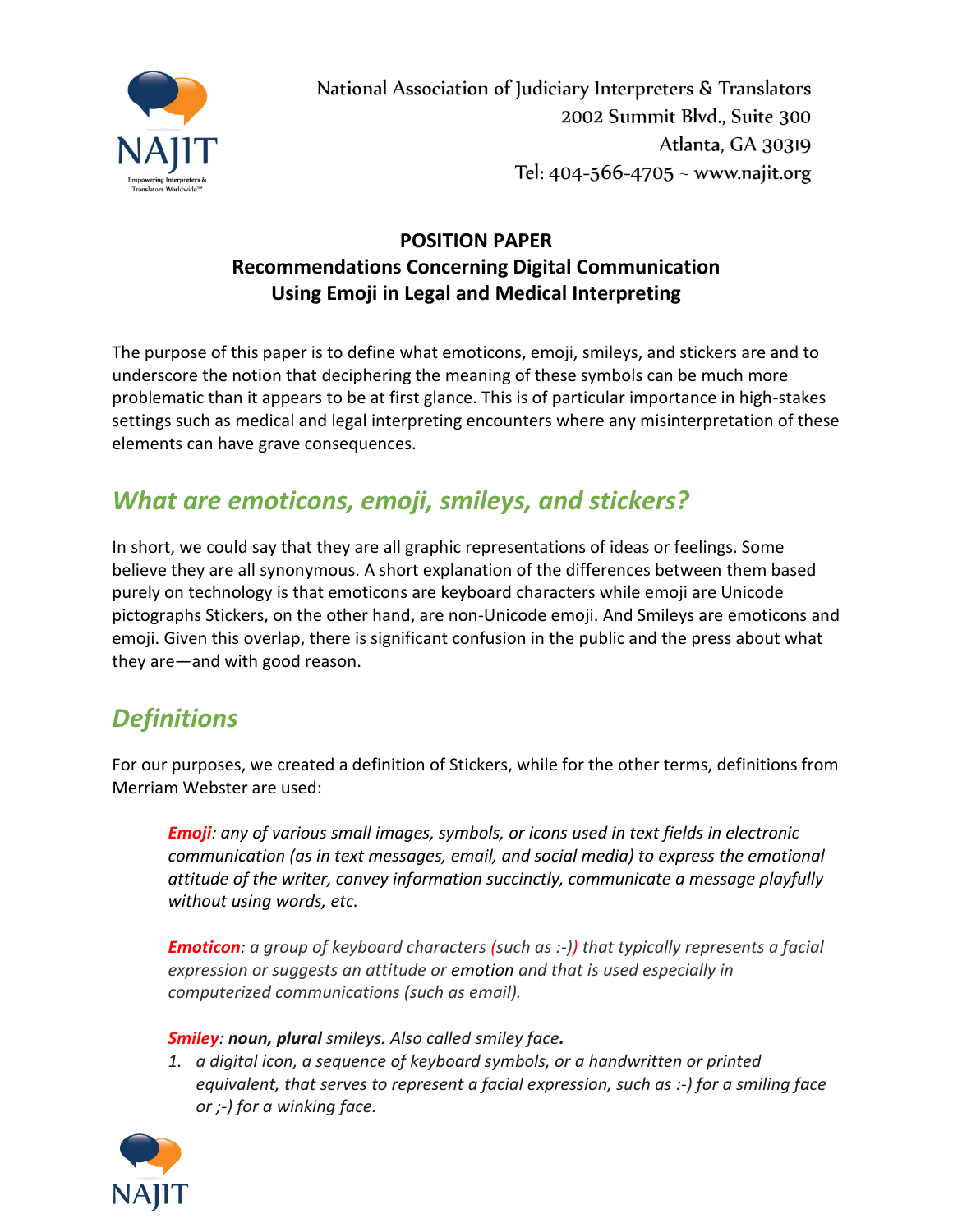*2. Usually smile face a drawing of a face consisting of a usually yellow circle with an upturned curve for a smile and two dots for eyes.*

*Stickers: Stickers similar to emoji but are added by third party applications like Facebook Messenger or iMessage and are not limited by a standard [like Unicode], allowing them to be much more custom and expanding much quicker. Since they are not standardized though, they rarely work cross platform, while emoji are generally more universal.*

Various other dictionaries report these terms as synonymous (e.g. **Stickers**: A synonym for "**[emote](https://www.urbandictionary.com/define.php?term=emote)**," "**[emoticon](https://www.urbandictionary.com/define.php?term=emoticon)**," "**[emoji](https://www.urbandictionary.com/define.php?term=emoji)**," etc.), although there are differences among them and each has their own history and evolution.

For the purposes of this text, we will use the term graphicons (graphical icons) to refer to these elements in computer-mediated communication. While this term is broad and tends to include other items like GIFs (images stored in graphics interchange format.), we use it here to refer specifically to emoticons, emoji, smileys and stickers as defined above.

## *Interesting Facts*

An emoji (specifically the "face with tears of joy emoji" ) was the Oxford Dictionaries' Word of the Year in 2015. This was a first.

Additionally in 2019, emoji and emoticons together as one category were named "word" of the year by la Fundación del español urgente.

Emoji seem to be growing in popularity and they seem to represent an evolution of emoticons. Emoji tend to be purely symbolic, pretty small and simple in design, while stickers seem to incorporate words on a regular basis and be larger in size and more complex in design. Emoji tend to be static, while stickers can be animated on several social media platforms but are not the same as animated GIFS (images stored in graphics interchange format.) Some emoji have emoticon equivalents but none of these are equivalent to texting acronyms/abbreviations such as LOL, YOLO, etc.

It is also important to note that this is an ever-changing field and some of the information contained in this document is more than likely to be subject to change over time. In fact, a new element was introduced into the mix when on July 17, 2021 (World Emoji Day), Facebook introduced sound to accompany certain emoji in its messenger function, calling these new elements Soundmojis.

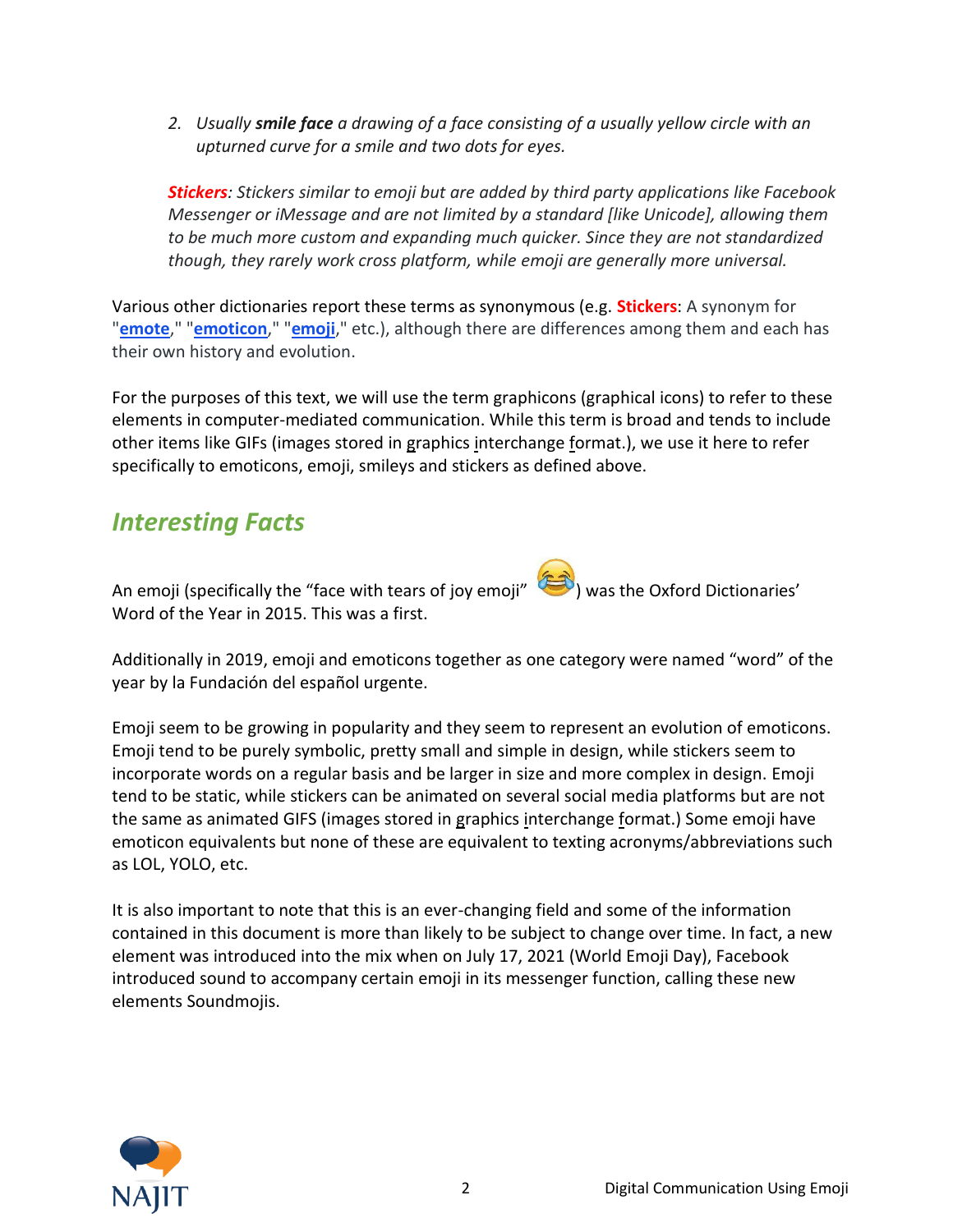# *Important considerations regarding graphicons*

## Consideration #1: Graphicons are not universal but rather culture-dependent

Let's take the example of the emoticons and emoji. The same emoticon can be represented using different punctuation marks or other symbols. There are two different styles of emoticons: horizontal and vertical, and their use is also subject to cultural influences. Horizontal emoticons are more popular In Western cultures where language is read left to right. Vertical emoticons are more popular in Asian cultures where they display and are read from top to bottom.

|                 | <b>HORIZONTAL</b> | <b>VERTICAL</b>     |
|-----------------|-------------------|---------------------|
| <b>HAPPY</b>    | : )               | $\Lambda$ $\Lambda$ |
| <b>SAD</b>      |                   | ΤТ                  |
| <b>SURPRISE</b> | ÷О                | @@                  |

Image source: https://blog.humancomputation. com/?m=201307

While cultures and contexts play a significant role, the Eastern/Western divide is not cut and dry. A country's spoken language has a higher impact in determining the emoticon style than geography, according to some studies. ( Paigebuck, B., Spiliotopoulos, B. T., Vempaty, B. A., Singla, B. A., Jurgens, B. D., Emomeni, B., Zhong, B. C., Disheng, B., Arjun4787, B., & Park, B. J., 2013) For example, despite being in the East, Twitter users in Indonesia tend to use horizontal emoticons.

Emoji also face (and are read) left to right in almost all cases, which does not follow the flow of text of those languages which are oriented right to left like Arabic or Hebrew.

While emoji tend to be relatively standard across cultures, emoji created for use in the Arab world tend to have larger eyes than elsewhere. Some research suggests that Eastern and Western cultures are different in their use of mouth versus eye cues when interpreting emotions. According to the research, the norm in Western cultures is to display the overt emotion while in Eastern cultures, the norm is to present more subtle emotion. Westerners interpret facial emotional expressions through the mouth region. Conversely, Eastern cultures focus more on the eyes. The researchers also found that such differences extend to written and paralinguistic signals such as emoji and, consequently, this has implications for digital communication. This explains why most of the emoji that were made specifically for the Arab world come with very large eyes. (Gao, B., & VanderLaan, D. P., 2020)

Despite the relative standardization of emoji across cultures, different cultures use them differently. For example, English-speakers' use of emoji is much more clear, concise, and direct, while Japanese speakers use them in a more decorative fashion. In addition to cultural influences, gender also plays a role in the usage of emoticons and their format. Some studies

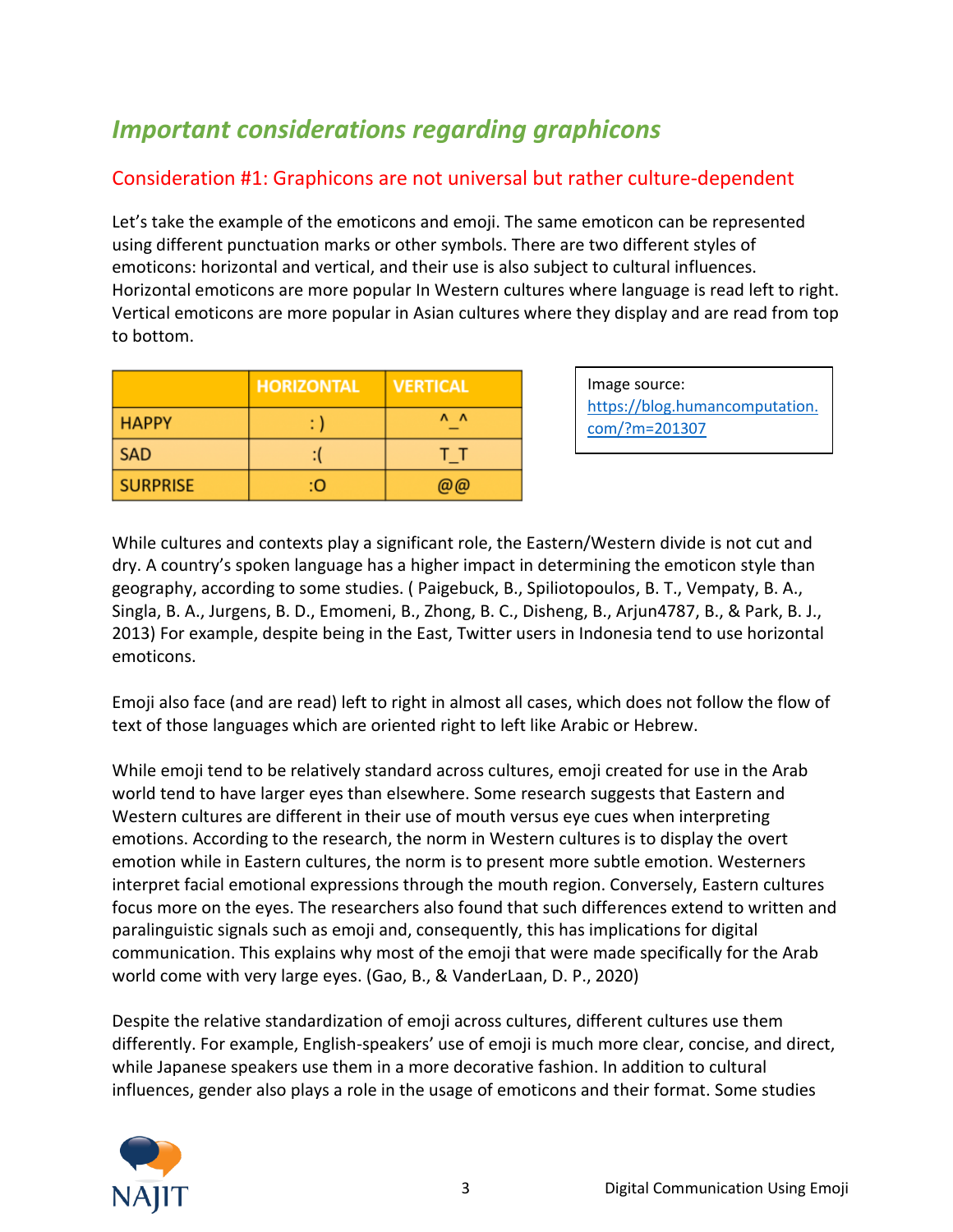show that women tend to use more graphicons than men, and often more than once (i.e., multiple emoticons attached to the same message). (Freshtrax, 2015)

With respect to braille, there is not yet uniformity in how emoticons are displayed despite some effort to do so, leading to inconsistency in the way they are used and the way they are perceived (received). (Commonwealth Braille and Talking Book Cooperative, 2005)

## Consideration #2: A picture is worth a thousand words—but which words?

Emoji are being used to communicate messages. The message sender makes the first decision as to what images to use to express their own moods and feelings. On the recipient side, being images, emoji are subject to interpretation, and that interpretation is also subject to the mood and bias of the message recipient.

The success of any communication relies on a common agreement on the meaning of the message. Both mood and personal bias can interfere with this common agreement, be it within the confines of one language/culture or through intercultural communication.

Culture, and the ability to perceive culture, can also significantly impact one's interpretation of the message when the message is embedded in an image. Take, for example, an image which is not currently an emoji, but is an image used by many:  $\Box \Box$ . To Westerners, this symbol is most closely associated with the Nazis and their ideology. To many in the East, this symbol is also known as the "manji", a Chinese character that means "good fortune" in Japanese. It is an ancient religious icon in the cultures of Eurasia. This symbol can be traced back to Hinduism and Buddhism. It is used as a symbol of divinity and spirituality in Indian religions, including Hinduism, Buddhism, and Jainism.

Culture has a significant impact on the types of emoji most likely to be used and how they are used. A survey looking at over a billion instances of emoji use identified a number of cultural differences in various regions around the world. North Americans showed a tendency towards violence in their emoji use; they had lots of uses of the gun symbol. [French](https://www.translatemedia.com/translation-services/french/) smartphone users were the most likely to use the heart icon – four times more likely than any other nation, in fact. [Russians](https://www.translatemedia.com/translation-services/russian/) used emoji relating to romance and cold weather, while th[e Spanish](https://www.translatemedia.com/translation-services/spanish/) favored party-related ones. (TranslateMedia, 2016)

Culture is also related to how emoji are interpreted. For example, the clapping hands emoji is frequently interpreted as literal applause or implied approval in Western cultures, but in China this emoji can now mean making love. Additionally, the angel emoji, which in Western cultures is commonly seen as indicating a good deed done by someone or as proclaiming someone's innocence, but for someone in China this emoji connotes death.

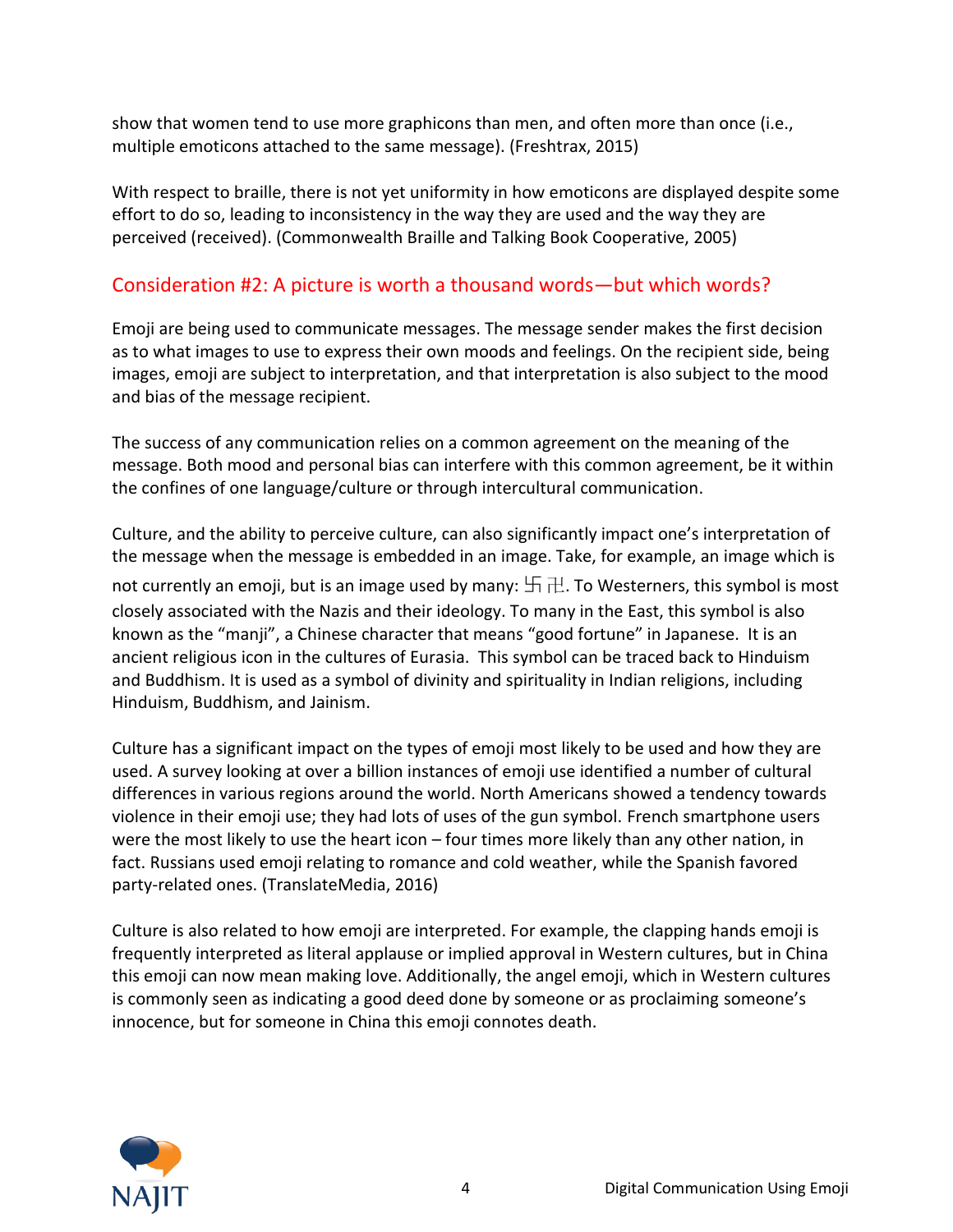It is also important to note that culture, much like language itself, is never frozen in time and therefore not monolith. Changes in culture over time may also represent changes in emoji meanings over time.

Certain emoji also represent gestures, such as the peace sign  $\mathcal{E}$ , the ok sign  $\mathcal{E}$ ), or the thumbs up sign  $\triangle$ . It is well documented that these gestures are culturally dependent, and the corresponding emoji are as well. Some gestures also change meaning over time. For example, the OK gesture in the USA has changed meaning in some circles and the corresponding emoji is now associated with white supremacy much like the gesture itself

Additionally, an example of a gesture sign that is acceptable and appropriate in one culture (USA) is the crossed fingers sign. However, that sign is improper and insulting in Vietnamese culture. This is also going to be true of the use of the corresponding emoji  $\mathcal{B}$ .

It is also important to note that some emoji have been coopted for use to mean certain things in certain circles. This is particularly true of groups who may wish to hide their true intentions from prying eyes. Take, for example, the use by some of the maple leaf emoji to indicate marijuana.

With respect to the DeafBlind community, emoji and stickers and smileys may appear to be less of an issue as these are visual icons. Nonetheless, when we consider those who are blind separately, there are some issues to address. The blind must use some form of AI accessibility tool to access these graphicons. As a result, what they may hear is filtered through the tool and may be described incorrectly. Depending on the platform used, these icons can be read by more or less than adequate accessibility tools. Regardless of the AI tool used, the connotative meaning of these symbols can be misread by these same tools, especially when the emoji are used in an unusual or idiomatic way (as in not recognizing a sarcastic use of a smiley face in the message "Go screw yourself!"  $\left(\frac{1}{2}\right)$ . Additionally, using emoji in the middle of words can render the accessibility tool useless and completely muddle the intended message for the recipient. Finally, it may be difficult for someone with low vision to distinguish between hand-based or face-based emoji. For example, they may have difficulty seeing the difference between  $\mathcal{L}$  and  $\mathscr{D}_1$  which means the potential for miscommunication via emoji is great in these instances.

## Consideration #3: There is no universally recognized definitive source of meaning for these images.

There is currently no universally recognized emoji dictionary. There are websites calling themselves emoji "dictionaries", but they do not function as dictionaries in the sense of being final arbiters of meaning. In fact, many allow users to introduce new meanings into the mix. One example is: [The Emoji Dictionary.](https://emojidictionary.emojifoundation.com/) In this "dictionary" the opening page clearly states this purpose:

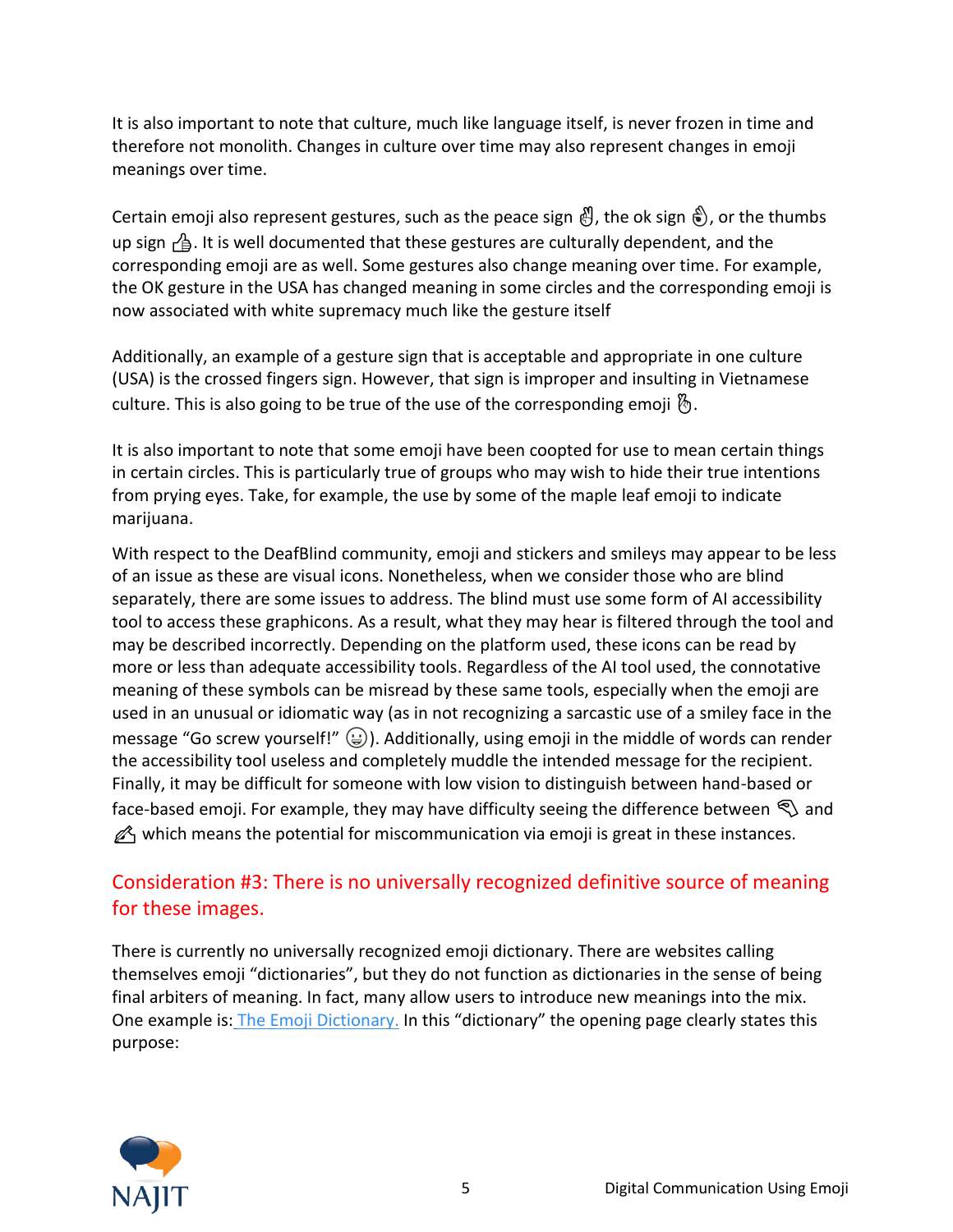The Emoji Dictionary is the first crowdsourced Emoji resource on the web. Similar to Wikipedia, we rely on the community to share, build and define the Emoji that have so long remained shrouded in mystery.

Click on an Emoji to learn its definition or add your own!

Image source: https://emojidictionary.emojifo undation.com/

## Consideration #4: Emoji appear differently on different platforms

Emoji appear differently depending on the platform in which they are viewed. In fact, depending upon the platform, some emoji may even appear to become much more like emoticons than emoji. This fact is not widely known. The very different appearance of an emoji can influence the interpretation of the meaning of the message.

#### Example: unamused face





YouTube.

wxbbxgwsI

https://youtu.be/GF

Twitter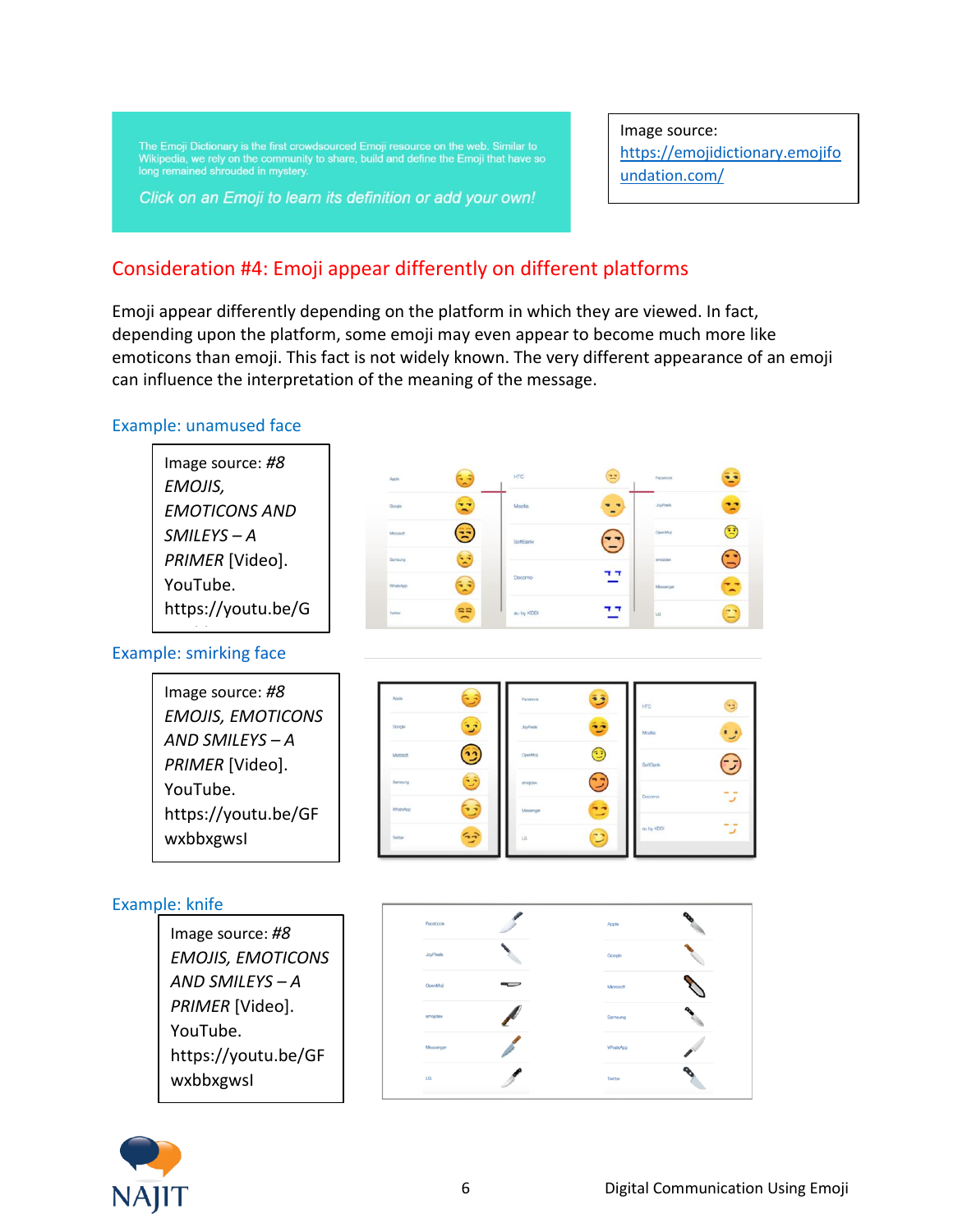Furthermore, certain platforms allow for the animation of emoji, while others don't—for now. This can further complicate the comprehension of their message. For example, what does one make of a throbbing smiley face emoji accompanied by a scream sound?

Additionally, some platforms do not render emoji posted in a different platform as emoji at all. For example, the heart emoji, when used as synonymous with a "like" button in Apple's platform, is rendered as a word message in Android when texting across platforms as follows : Liked "original message".

Let's look at the exchange between someone texting on an Apple iPhone to someone with an Android phone:

> iPhone user: How was your birthday yesterday? Android user: Had a great time! Went to a restaurant with friends. iPhone user then hits the like button, which appears as a heart emoji to Iphone user.  $\left( \bigotimes \right)$ The message appears on Android end as pure text: Liked "Had a great time! Went to a restaurant with friends." And not as  $\bullet$ .

### Consideration #5: Emoji conceptual rendering changes over time

Certain renderings of concepts through emoji have also changed over time--particularly the ones expressing violet intent. For example, the gun emoji was changed from a real gun to a toy in 2016 in Apple's platform, and most major other platforms followed suit by 2018, but not all. This has clear implications for the threat level that the emoji can convey.



And signed language interpreters are not at all excluded from having to deal with this issue. Text messages are becoming more common amongst the Deaf and allowing easier autonomous communication amongst the Deaf and hearing world. But the Deaf have put their own twist on



Image source: *#8 EMOJIS, EMOTICO*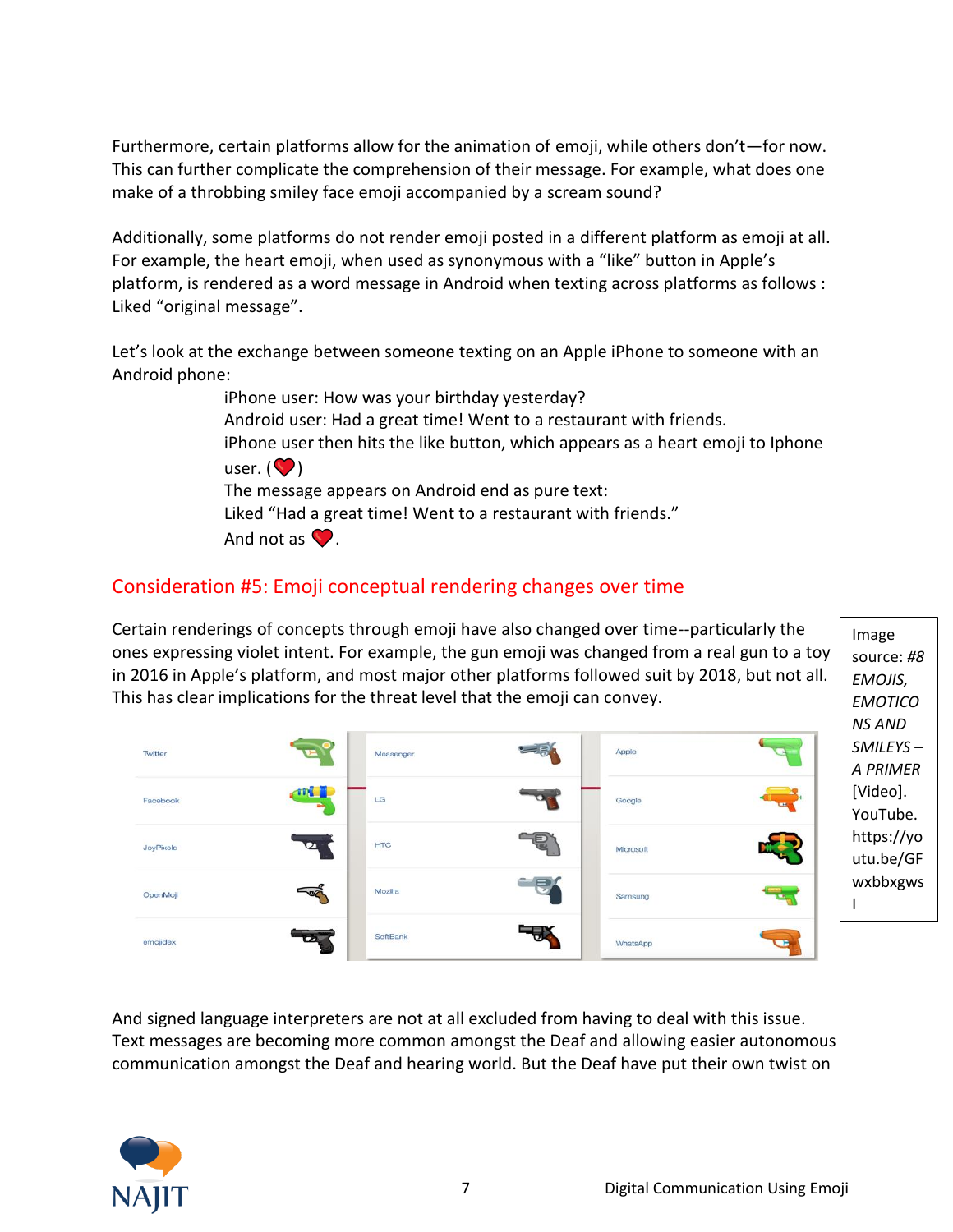### this form of communication. While they may use emoji, their own form of text speech is also a complicating factor, as seen in the quote below:

"Unlike today's textspeak, our abbreviations were not sound based (sk8, l8tr, etc.), but more visually based, where you could "see" the "bones" of the word without extraneous vowels or letters. So,

"thanks" became "thks", "you" became "u" (ok, that one is more sound based, but you do lipread "you" and "u" the same, so I'm still going to say it's visually based), "are" became "r", "could" became "cd ", "problem" became "plm" or "prblm" and so on. Below is a list of some of the most common TTY [Teletype] abbreviations.

Even though almost nobody uses TTYs anymore, those having finally been supplanted by VPs in the 2000s, many of us oldtimers still use TTYspeak in our texting. Hell, I've even inserted TTYspeak into my phone dictionary shortcuts as a way of saving time in my texting." (Grushkin, 2016)

Not surprisingly, text messaging also appears to be the significantly preferred form of communication of the younger generations of Deaf users in some areas of the world. (CBS News, 2020)

# *Fundamental considerations for voiced and signed language interpreters<sup>1</sup>*

All of the above points render the interpreter's job more complex when tasked to interpret these graphicons in any setting. And this problem is unlikely to go away as more communication in all sectors of society, and in different forms of computer-based communication -- from texting to email to Facebook posts, etcetera -- rely on them. According to Slate, [92% of the online population uses emoji.](https://slate.com/technology/2019/11/emoji-court-cases-crime-free-speech-contract-law.html) As of 2016, 2.3 trillion mobile messages incorporate emoji *annually*. Also, these graphicons are no longer off-limits in digital communication in the workplace and other venues previously considered too formal for their

Consequently, some of us have decided to consciously place signed languages on a semantic par with voiced (**not** "spoken") languages by referring to them respectively as "signed" or "voiced". In this way, we emphasize that these are all equally languages; it's just that some are presented in the signed modality, while others are presented in the voiced modality.

You will note that I avoided using "spoken" as a descriptor. That is because this term also has been used to devalue signed languages: Hearing languages are "spoken", while Deaf languages are "signed". The problem with this is that while we are signing, we ARE *speaking* — in the sense that we are making an utterance to share information and ideas. Modality is irrelevant, and we want to emphasize that with our signed languages, we are performing the same functions that are performed in voiced languages. There is no need for Hearing people to have a monopoly on the term "speaking" or on the idea of "language ".





 $^1$  For the purposes of this paper, we have chosen to align ourselves with Dr. D. Grushkin regarding the use of the terminology of signed and voiced languages. We will let him speak for himself here:

<sup>&</sup>quot;There is no difference between "Sign language" and "signed language", really. It's more of a semantic choice made in order to raise consciousness and elevate the status of signed languages.

That is, we have been referring to "sign languages" for pretty much as long as signed languages have existed. However, "sign language" subtly devalues these languages, since you don't ever see anyone talk about "voice language". No — the languages used by Hearing humanity such as English, German, Tagalog, Hmong, and what have you — are always referred to as simply "languages". In contrast, signed languages are set off and marked with an implied sense that they are inferior for being communicated in the manual modality through the modifier "sign".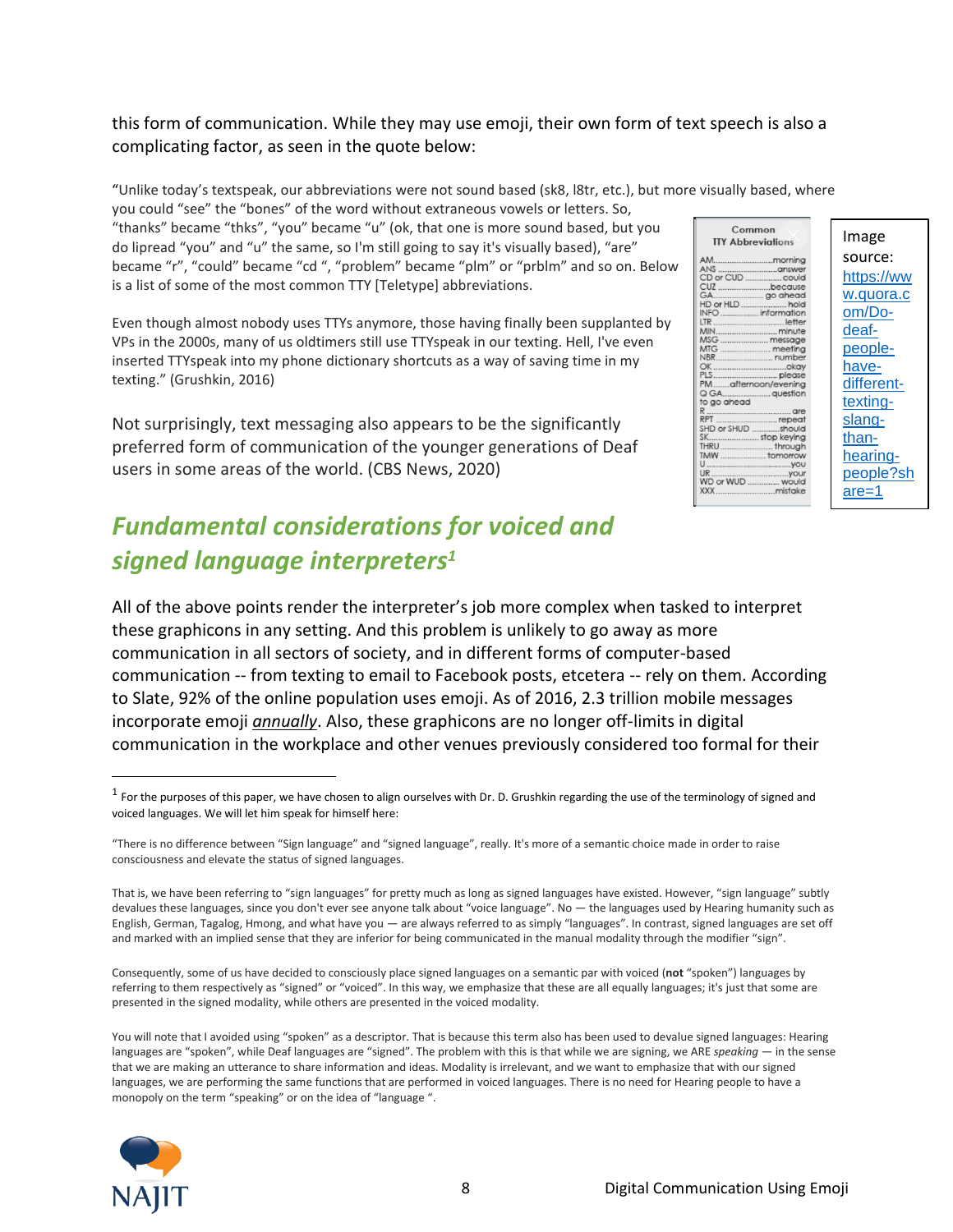use. This increased level of use could mean that more court cases will involve testimony of this type. And that is exactly what we are seeing nowadays. Emoticons started appearing in court in 2004, and they have since been found most in sexual predation or sexual harassment cases. More recently, emoji have overtaken emoticons. Between [2004 and 2019,](https://digitalcommons.law.scu.edu/cgi/viewcontent.cgi?article=2894&context=historical) there was an exponential rise in emoji and emoticon references in US court opinions, with over 30 percent of all cases involving references to emoji appearing in 2018. (Lee, 2019)

Healthcare is another area where these graphicons are also becoming more prevalent. Symbols have been around in medical settings for quite some time. Take for example, the male/female or disabled bathroom symbol, or even the wifi symbol  $\mathcal{S}$ . The old zero to ten pain number scale has been replaced with graphics that go from sad to smiley faces. This visual scale was originally used with pediatrics and illiterate patients, but these graphicons have also allowed healthcare workers communicate with patients who speak a different language or who cannot talk (i.e., tracheostomy).



Image source: Downloaded from https://widgithealth.com/downloads/for-professionals.htm

In certain interactions between providers and LEP populations, some research has suggested that the use of emoji might also help to clarify communication between the providers and their LEP patients. but standardization across cultures of the emoji set would be recommended in this case. This could represent a challenge when we consider both language and cultural differences would need to be accounted for (What symbol do we put on an ambulance emoji? A cross? A crescent? Neither?).

There is, however, no doubt that symbols can facilitate communication. For example, here is an example of a spontaneous use of symbols to communicate with a patient when there was no shared language.

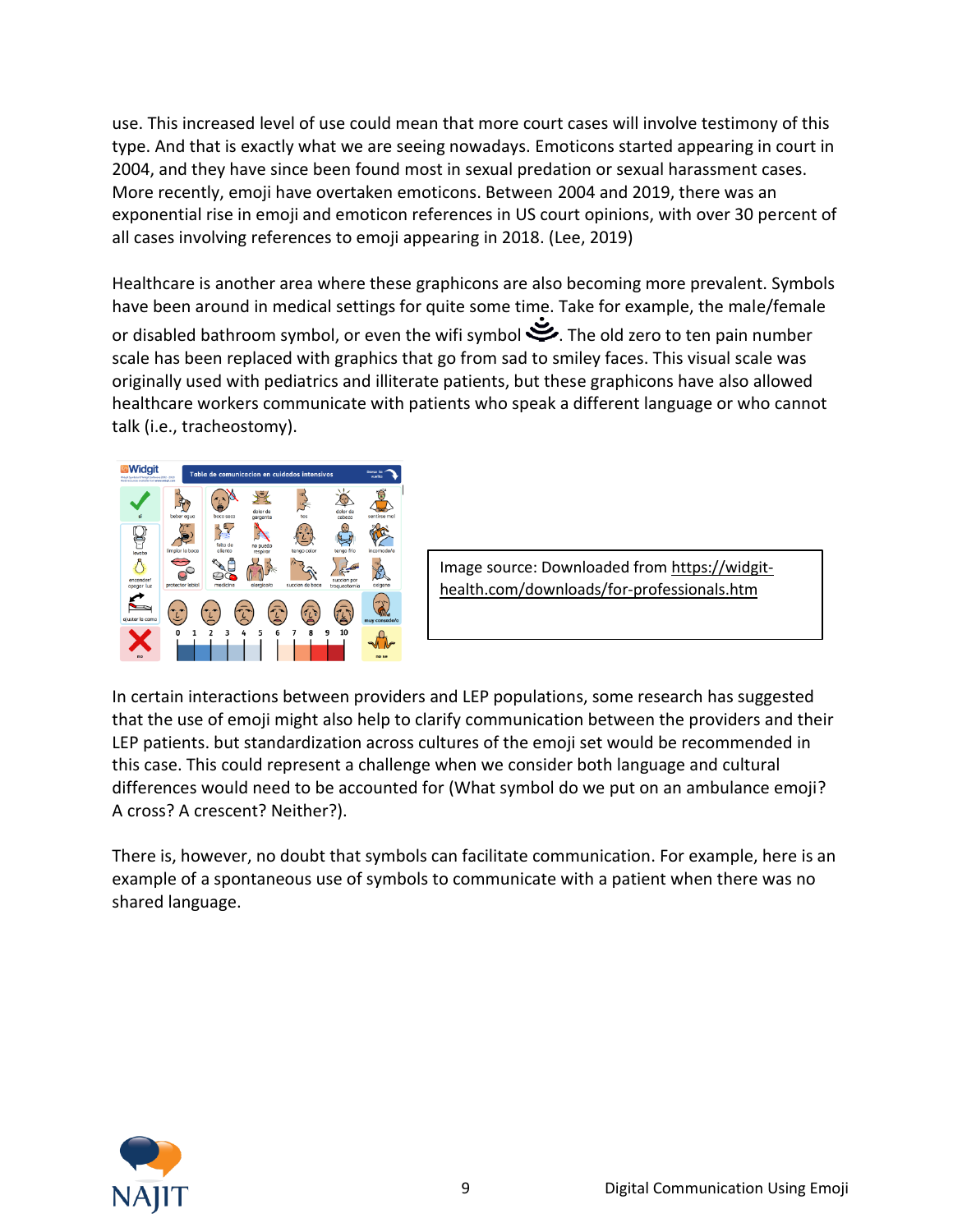ນາ<br>115k An international student hospitalised in China and the nurse who c<br>↔ speak English, informed him about his surgery with this note.



Picture source: https://www.reddit.com/r/funny/comments /akkwn2/an\_international\_student\_hospitali sed in china/

While this effort was successful given the context in which it occurred, it might have backfired otherwise. Had the nurse had access to an internationally recognized and culturally vetted group of emoji, she may not have had to resort to using improvised symbols to create this message.

As a result, efforts are underway to create a set of useful medical emoji which work across platforms to facilitate communication of patient symptoms, hospital discharge instructions, and more. (Lai, D., Lee, J. 8., & He, S, 2021) In this case, emoji may also be useful for communicating treatment to children, neurodiverse people, and patients with communication issues. There is also no doubt that given the recent rise of telemedicine, emoji can be useful to use in the online messages arising out of this method of servicing patients. An example is the use of the emoji  $\beta$ to encourage wearing of face masks.

# *Recommendation regarding emoji, emoticons, smileys, and stickers for signed and voiced language interpreters in legal settings*

The most common situation where a legal interpreter will have to grapple with these graphicons is in sight translation. We recommend that any evidence that contains these graphicons be sight translated rendering any emoji as simply "emoji". To describe or name the exact type of emoji is not the interpreter's job, as doing so implies a preliminary determination on the part of the interpreter of the message's meaning which may very well be incorrect.

### Example:

If sight translating this exchange between a potential buyer and a real estate professional (which for purposes of readability by all is in English here):

"Good morning  $\odot$  Interested in the house  $\mathbb{Z} \times \mathbb{Z}$ . Just need to discuss the details... Ok, will wait to hear back from you, but need an answer in 48 hrs."

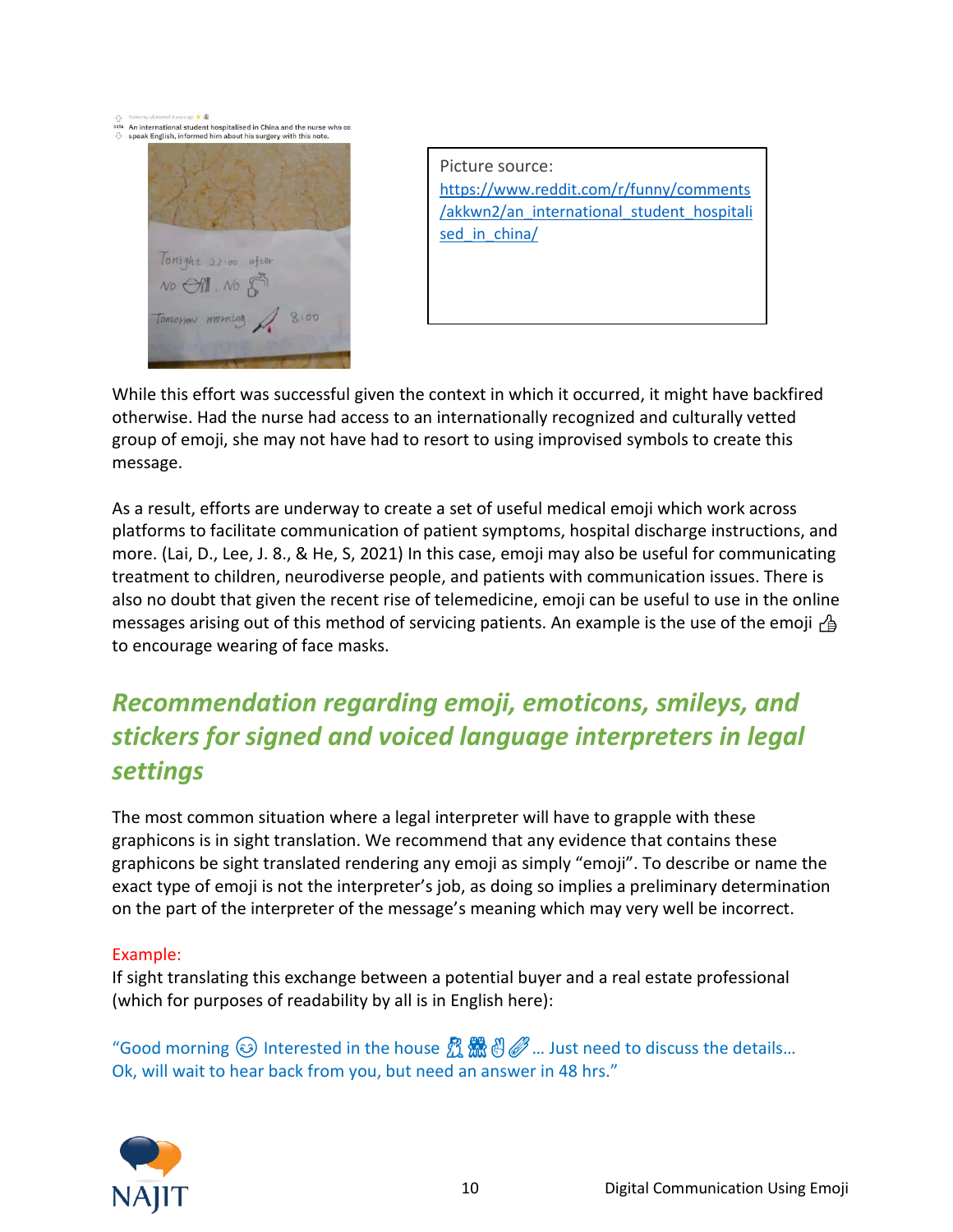It is recommended that the interpreter render all the text into the appropriate target language, but for each emoji embedded simply say or sign "emoji". The end result would be as follows:

"Good morning emoji Interested in the house emoji emoji emoji emoji… Just need to discuss the details…

Ok, will wait to hear back from you, but need an answer in 48 hrs."

Furthermore, while this recommendation may not be within the interpreter's control, it is our strong recommendation that for any sight translation done in court, an accompanying exhibit of a large size is made to allow the jury to see the exchange in the source language and determine exactly which emoji are being used. It is up to the jury to determine both the specific type of emoji used and their meaning in context and the visual element is essential to making this determination.

# *Recommendation regarding emoji, emoticons, smileys, and stickers for signed and voiced language interpreters in medical settings*

While we are keenly aware that these recommendations may be out of the interpreter's sphere of control, we strongly suggest that any emoji created for use in a medical setting to communicate with LEP patients be cross culturally vetted for appropriateness. Also, given that some patients may have low vision, we also suggest that these emoji be larger than regular emoji and made of colors that are easy to distinguish.

Interpreters in medical settings will most likely encounter these emoji in the sight translation of written documents, like instructions for procedures (e.g., pre-surgery), discharge instructions, or prescriptions. We recommend that the medical interpreter clarify the meaning of any emoji that could have more than one meaning to be sure that the communication is accurate given the potential dangers and the liability involved in not doing so.

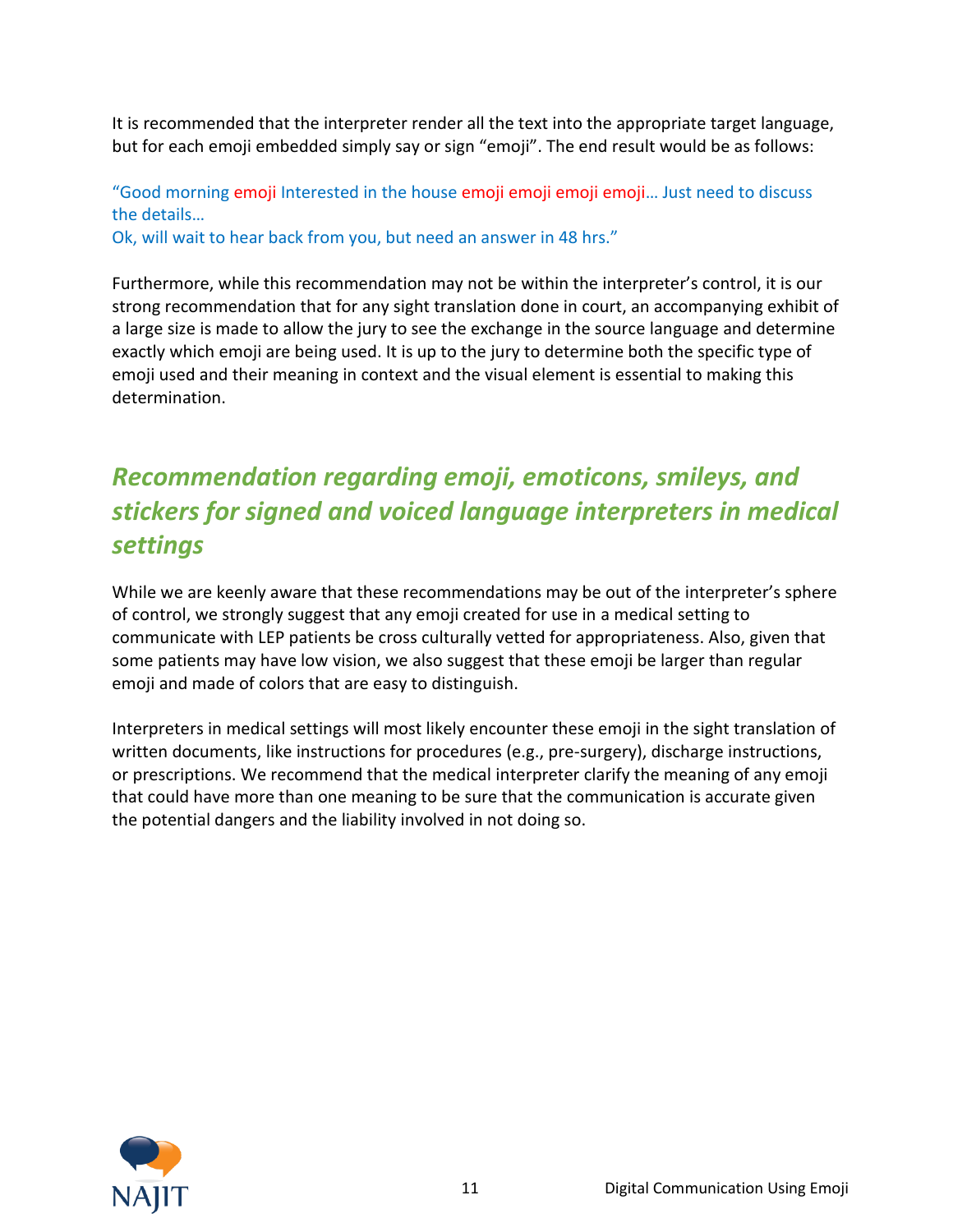### **Lead Authors**

Holly Silvestri, DML, CLPM, The Community Interpreter Trainer, French, Spanish

### **Co-Authors**

Hebba Abulsaad, State Court Certification, CHI-Arabic

Tram Bui, CMI (Vietnamese)

Giovanna Carriero-Contreras, The Community Interpreter-TOT Master Trainer and Author, Qualified Court Interpreter (Italian), CHI-Spanish

Ernesto Niño-Murcia, Federal and State Court Certification, Spanish

Gloria Rivera, State Court Certification, CMI, CHI-Spanish

Gabriela Siebach, MATI, CHI-Spanish

With special thanks to Danielle Meder, (Certificate in Healthcare Interpreting, ASL) for her willingness to read our work over to screen for errors regarding signed languages. We also thank Eric Goldman, (Associate Dean for Research and Professor, Santa Clara University School of Law, Co-Director, High Tech Law Institute & Supervisor, Privacy Law Certificate) for his willingness to read our work over to screen for any errors regarding the law and emoji.

This paper may be distributed freely so long as the authors and NAJIT receive proper attribution and that the dissemination is not remunerated.

### **References**

*About emoji*. (n.d.). Unicode.<https://home.unicode.org/emoji/about-emoji/>

- CBS News. (2010, September 20). *For deaf, texting offers new Portal to world*. CBS News Breaking news, 24/7 live streaming news & top stories. [https://www.cbsnews.com/news/for-deaf](https://www.cbsnews.com/news/for-deaf-texting-offers-new-portal-to-world/)[texting-offers-new-portal-to-world/](https://www.cbsnews.com/news/for-deaf-texting-offers-new-portal-to-world/)
- Ciesla, M. (2016, October 17). *Stickers versus Emojis: What is the difference?* User Experience Stack Exchange[. https://ux.stackexchange.com/questions/100496/stickers-versus-emojis-what-is](https://ux.stackexchange.com/questions/100496/stickers-versus-emojis-what-is-the-difference)[the-difference](https://ux.stackexchange.com/questions/100496/stickers-versus-emojis-what-is-the-difference)
- Commonwealth Braille and Talking Book Cooperative. (2005, February). *Unicode emoticons in braille*. <https://cbtbc.org/braille/emoticons/>

Cultureandlanguage.net [Interpretips]. (2021, June 24). *#8 EMOJIS, EMOTICONS AND SMILEYS – A PRIMER* [Video]. YouTube. https://youtu.be/GFwxbbxgwsI

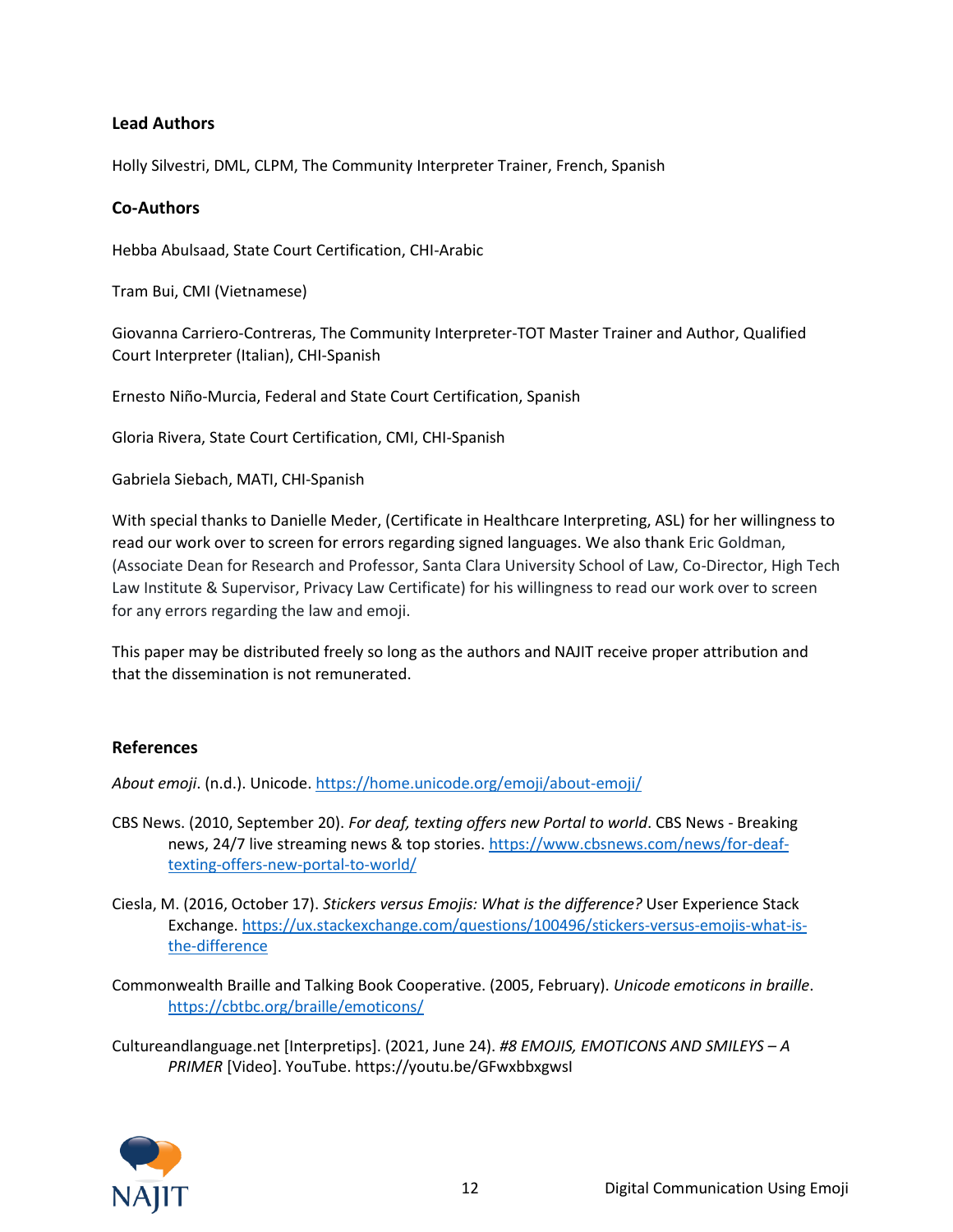- *Definition of emoji*. (n.d.). Dictionary by Merriam-Webster: America's most-trusted online dictionary. <https://www.merriam-webster.com/dictionary/emoji>
- *Definition of emoticon*. (n.d.). Dictionary by Merriam-Webster: America's most-trusted online dictionary.<https://www.merriam-webster.com/dictionary/emoticon>
- *Definition of Smiley*. (n.d.). Dictionary by Merriam-Webster: America's most-trusted online dictionary[.https://www.merriam-webster.com/dictionary/smiley](https://www.merriam-webster.com/dictionary/smiley)
- Deleted Author. (2019, January 27). *r/funny - An international student hospitalized in China and the nurse who couldn't speak English, informed him about his surgery with this note.* Reddit. [https://www.reddit.com/r/funny/comments/akkwn2/an\\_international\\_student\\_hospitalised\\_in](https://www.reddit.com/r/funny/comments/akkwn2/an_international_student_hospitalised_in_china/) [\\_china/](https://www.reddit.com/r/funny/comments/akkwn2/an_international_student_hospitalised_in_china/)
- DeMarco, C. (2020, July 22). *Our cultural backgrounds influence how we interpret emojis, U of T study finds*. University of Toronto News[. https://www.utoronto.ca/news/our-cultural-backgrounds](https://www.utoronto.ca/news/our-cultural-backgrounds-influence-how-we-interpret-emojis-u-t-study-finds)[influence-how-we-interpret-emojis-u-t-study-finds](https://www.utoronto.ca/news/our-cultural-backgrounds-influence-how-we-interpret-emojis-u-t-study-finds)
- *Facebook Messenger rolls out Soundmojis & India-specific data on emojis*. (2021, July 1). Social Samosa. [https://www.socialsamosa.com/2021/07/facebook-messenger-soundmojis-india-specific-data](https://www.socialsamosa.com/2021/07/facebook-messenger-soundmojis-india-specific-data-emojis/)[emojis/](https://www.socialsamosa.com/2021/07/facebook-messenger-soundmojis-india-specific-data-emojis/)
- Freshtrax. (2015, May 28). *How Americans and the Japanese use emoji differently*. How Americans and the Japanese Use Emoji Differently freshtrax - btrax blog. [https://blog.btrax.com/how](https://blog.btrax.com/how-americans-and-the-japanese-use-emoji-differently/)[americans-and-the-japanese-use-emoji-differently/](https://blog.btrax.com/how-americans-and-the-japanese-use-emoji-differently/)
- Gao, B., & VanderLaan, D. P. (2020). Cultural Influences on Perceptions of Emotions Depicted in Emojis. *Cyberpsychology, Behavior, and Social Networking*. https://doi.org/10.1089/cyber.2020.0024
- Goldman, E[. Emojis and the Law](https://ssrn.com/abstract=3133412) 93 Wash. L. Rev.1227 (2018)
- Gordon, M. (2021, March 22). *Emojis are increasing the possibility of translation mistakes in the workplace*. Daily Business Journal – A Record of Business.
- Grushkin, D. (2016). *Do deaf people have different texting slang than hearing people?* Quora [https://www.quora.com/Do-deaf-people-have-different-texting-slang-than](https://www.quora.com/Do-deaf-people-have-different-texting-slang-than-hearing-people?share=1)[hearing-people?share=1](https://www.quora.com/Do-deaf-people-have-different-texting-slang-than-hearing-people?share=1)
- Harrison, S. (2019, November 26). *How Emojis have invaded the courtroom*. Slate Magazine. [https://slate.com/technology/2019/11/emoji-court-cases-crime-free-speech](https://slate.com/technology/2019/11/emoji-court-cases-crime-free-speech-contract-law.html)[contract-law.html](https://slate.com/technology/2019/11/emoji-court-cases-crime-free-speech-contract-law.html)
- Herzfeld, O. (2019, October 24). *The Legal Implications of Emoji*. Forbes. [https://www.forbes.com/sites/oliverherzfeld/2019/10/24/the-legal-implications-of](https://www.forbes.com/sites/oliverherzfeld/2019/10/24/the-legal-implications-of-emoji/?sh=4426af86bbd4)[emoji/?sh=4426af86bbd4](https://www.forbes.com/sites/oliverherzfeld/2019/10/24/the-legal-implications-of-emoji/?sh=4426af86bbd4)
- *How Emojis are used around the world*. (2016, March 11). TranslateMedia. <https://www.translatemedia.com/us/blog-usa/how-emojis-are-used-around-the-world/>

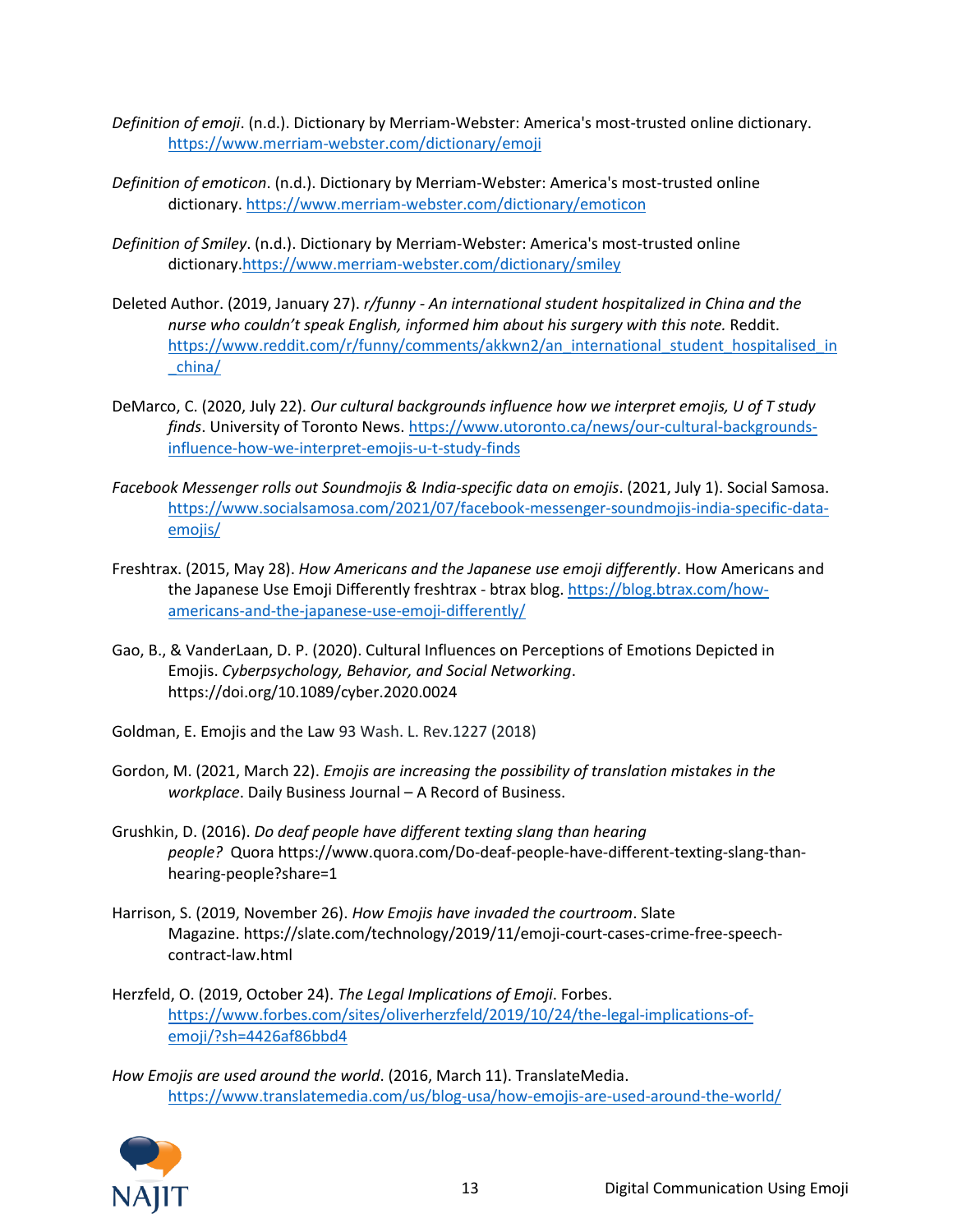- Kejriwal, M., Wang, Q., Li, H., & Wang, L. (2021). An empirical study of emoji usage on twitter in linguistic and national contexts. *Online Social Networks and Media*, *24*, 100149. https://doi.org/10.1016/j.osnem.2021.100149
- Kirley, E. A., & McMahon, M. (2018). The Emoji Factor: Humanizing the Emerging Law of Digital Speech. *Tennessee Law Review*, *85*(2), 518-570. Retrieved September 17, 2021, from https://tennesseelawreviewdotcom.files.wordpress.com/2018/08/7-kirley\_-mep-6-12.pdf
- Lai, D., Lee, J. 8., & He, S. (2021). Emoji for the Medical Community—Challenges and Opportunities. *JAMA*, *326*(9). https://doi.org/10.1001/jama.2021.8409
- Lai, M. (2016, September 3). *Usage of emojis as compared to stickers*. User Experience Stack Exchange. <https://ux.stackexchange.com/questions/98855/usage-of-emojis-as-compared-to-stickers>
- Lee, D. (2019, February 18). *Emoji are showing up in court cases exponentially, and courts aren't prepared*. The Verge[. https://www.theverge.com/2019/2/18/18225231/emoji-emoticon-court](https://www.theverge.com/2019/2/18/18225231/emoji-emoticon-court-case-reference)[case-reference](https://www.theverge.com/2019/2/18/18225231/emoji-emoticon-court-case-reference)
- Lewis, V. (2017, August 7). *Texting etiquette for low vision*. Professional Development for Teachers of the Visually Impaired[. https://www.perkinselearning.org/technology/blog/texting-etiquette](https://www.perkinselearning.org/technology/blog/texting-etiquette-low-vision)[low-vision](https://www.perkinselearning.org/technology/blog/texting-etiquette-low-vision)
- Lewis, V. (2018, July 23). *How do people with vision impairments . . . Use emoji?* Professional Development for Teachers of the Visually Impaired. [https://www.perkinselearning.org/technology/blog/how-do-people-vision-impairments-use](https://www.perkinselearning.org/technology/blog/how-do-people-vision-impairments-use-emoji)[emoji](https://www.perkinselearning.org/technology/blog/how-do-people-vision-impairments-use-emoji)
- *Okay Hand Gesture*. (n.d.). Anti-Defamation League[. https://www.adl.org/education/references/hate](https://www.adl.org/education/references/hate-symbols/okay-hand-gesture)[symbols/okay-hand-gesture](https://www.adl.org/education/references/hate-symbols/okay-hand-gesture)
- Okuyama, Y. (2013). A case study of US deaf teens' text messaging: Their innovations and adoption of textisms. *New Media & Society*, *15*(8), 1224–1240.
- Paigebuck, B., Spiliotopoulos, B. T., Vempaty, B. A., Singla, B. A., Jurgens, B. D., Emomeni, B., Zhong, B. C., Disheng, B., Arjun4787, B., & Park, B. J. (2013, July 1). *July 2013 –*. Follow the Crowd. <https://blog.humancomputation.com/?m=201307>
- Peralta, E. (2016, April 12). *Lost in translation: Study finds interpretation of Emojis can vary widely*. NPR.org[. https://www.npr.org/sections/thetwo-way/2016/04/12/473965971/lost-in](https://www.npr.org/sections/thetwo-way/2016/04/12/473965971/lost-in-translation-study-finds-interpretation-of-emojis-can-vary-widely)[translation-study-finds-interpretation-of-emojis-can-vary-widely](https://www.npr.org/sections/thetwo-way/2016/04/12/473965971/lost-in-translation-study-finds-interpretation-of-emojis-can-vary-widely)
- Pilling, D., & Barrett, P. (2007, June 29). *Text communication preferences of deaf people in the United Kingdom*. OUP Academic.<https://academic.oup.com/jdsde/article/13/1/92/500521>
- Rawlings, A. (2018, December 11). *Why emoji mean different things in different cultures*. BBCpage. [https://www.bbc.com/future/article/20181211-why-emoji-mean-different-things-in-different](https://www.bbc.com/future/article/20181211-why-emoji-mean-different-things-in-different-cultures)[cultures](https://www.bbc.com/future/article/20181211-why-emoji-mean-different-things-in-different-cultures)